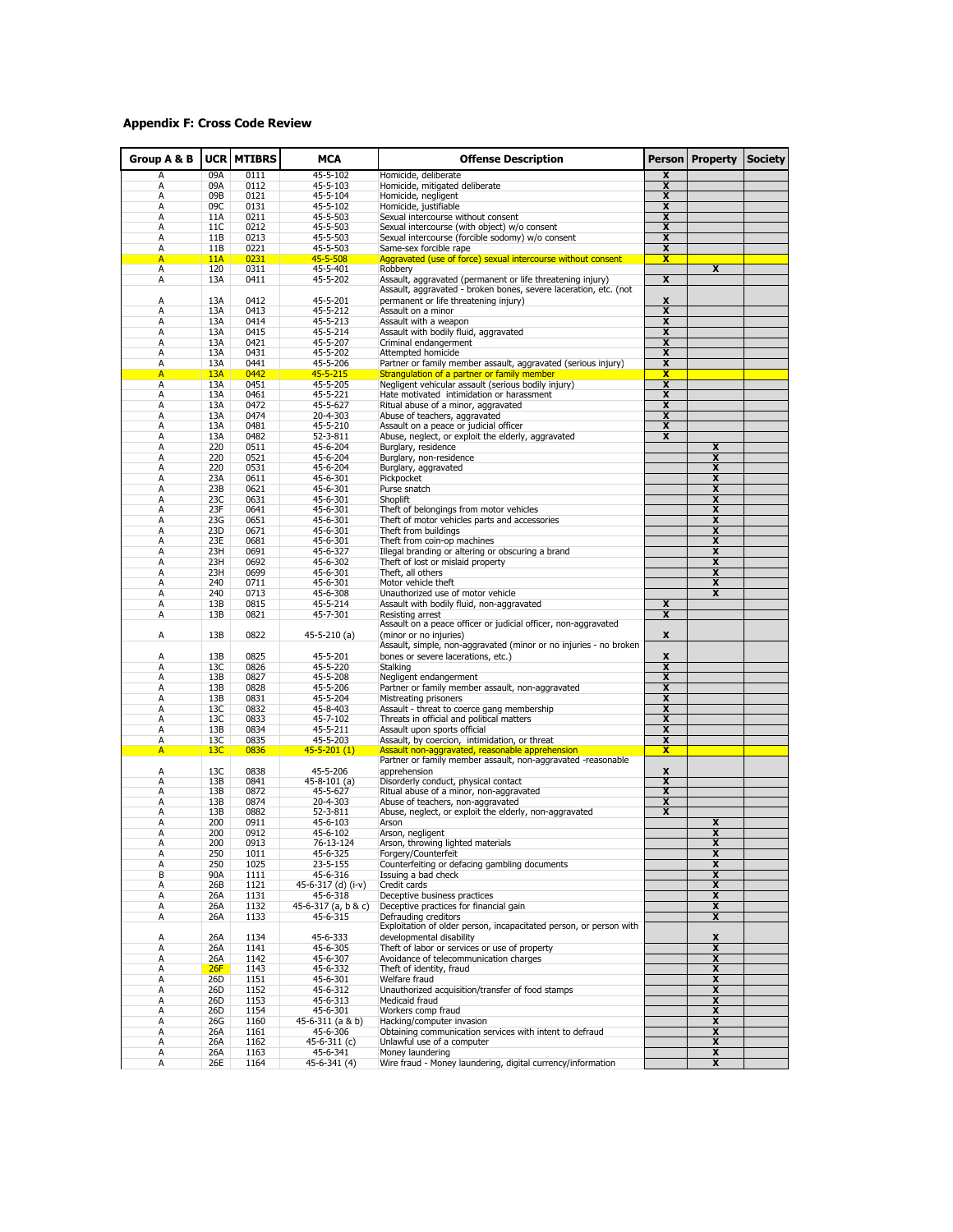| А<br>А |     |      |                                            |                                                                                                                                    |                         |                         |                         |
|--------|-----|------|--------------------------------------------|------------------------------------------------------------------------------------------------------------------------------------|-------------------------|-------------------------|-------------------------|
|        | 26A | 1171 | 45-6-309                                   | Failure to return rented or leased property                                                                                        |                         | X                       |                         |
|        | 250 | 1176 | 45-6-326                                   | Obscuring the identity of a machine                                                                                                |                         | $\overline{\mathbf{x}}$ |                         |
|        | 26A | 1177 | 30-10-201                                  |                                                                                                                                    |                         | X                       |                         |
| А      |     |      |                                            | Securities regulations                                                                                                             |                         |                         |                         |
| A      | 26A | 1178 | 30-10-202                                  | Securities selling                                                                                                                 |                         | X                       |                         |
| A      | 26A | 1179 | 30-10-301                                  | Security fraud                                                                                                                     |                         | x                       |                         |
| А      | 26A |      | 30-10-306                                  | Security liability                                                                                                                 |                         | X                       |                         |
|        |     | 1181 |                                            |                                                                                                                                    |                         |                         |                         |
| А      | 26A | 1184 | 45-6-319                                   | Chain distributor scheme                                                                                                           |                         | X                       |                         |
| А      | 26A | 1185 | 30-10-325                                  | Pyramid scheme                                                                                                                     |                         | $\overline{\mathbf{x}}$ |                         |
|        |     |      |                                            |                                                                                                                                    |                         |                         |                         |
|        |     |      |                                            | Fraudulent representation as a registered cardholder, provider or                                                                  |                         |                         |                         |
| Α      | 26C | 1191 | 50-46-331                                  | marijuana-infused products provider                                                                                                |                         | x                       |                         |
| A      | 270 | 1211 | 45-6-301                                   | Embezzlement                                                                                                                       |                         | X                       |                         |
|        |     |      |                                            |                                                                                                                                    |                         |                         |                         |
| A      | 280 | 1311 | 45-5-623                                   | Receiving stolen property from minor                                                                                               |                         | $\overline{\mathbf{x}}$ |                         |
| A      | 280 | 1331 | 45-6-301                                   | Illegal handling of stolen property                                                                                                |                         | x                       |                         |
|        |     |      |                                            |                                                                                                                                    |                         |                         |                         |
| А      | 280 | 1332 | 45-6-314                                   | Theft by disposal of stolen property                                                                                               |                         | X                       |                         |
| А      | 290 | 1411 | 45-6-101                                   | Criminal mischief/vandalism                                                                                                        |                         | X                       |                         |
| А      | 290 | 1421 | 45-6-104                                   | Desecration of capitol                                                                                                             |                         | X                       |                         |
|        |     |      |                                            |                                                                                                                                    |                         |                         |                         |
| A      | 290 | 1431 | 45-8-215                                   | Desecration of flags                                                                                                               |                         | X                       |                         |
| А      | 290 | 1441 | 69-14-1205                                 | Intentional vandalism to railroad property                                                                                         |                         | $\overline{\mathbf{x}}$ |                         |
| А      | 290 | 1451 | 45-6-105                                   | Destruction of a communication device                                                                                              |                         | X                       |                         |
|        |     |      |                                            |                                                                                                                                    |                         |                         |                         |
| А      | 290 | 1461 | 45-6-106                                   | Damage to rental property                                                                                                          |                         | X                       |                         |
|        |     |      |                                            | Vandalism motivated by hate, intimidation or                                                                                       |                         |                         |                         |
| А      | 290 | 1471 | 45-5-221                                   | harassment                                                                                                                         |                         | X                       |                         |
|        |     |      |                                            |                                                                                                                                    |                         |                         |                         |
| А      | 520 | 1511 | 45-8-340                                   | Possess illegally, sawed-off firearm                                                                                               |                         |                         | x                       |
| А      | 520 | 1512 | 45-8-331                                   | Possess illegally, switchblade knife                                                                                               |                         |                         | $\overline{\mathbf{x}}$ |
|        |     |      | 45-8-335                                   |                                                                                                                                    |                         |                         | $\overline{\mathbf{x}}$ |
| А      | 520 | 1513 |                                            | Possess of explosives                                                                                                              |                         |                         |                         |
| А      | 520 | 1514 | 45-8-334                                   | Possession of a destructive device                                                                                                 |                         |                         | X                       |
| А      | 520 | 1515 | 45-8-336                                   | Possession of a silencer                                                                                                           |                         |                         | $\overline{\mathbf{x}}$ |
|        |     |      |                                            |                                                                                                                                    |                         |                         |                         |
| А      | 520 | 1516 | 45-8-318                                   | Possession of deadly weapon by a prisoner                                                                                          |                         |                         | X                       |
| A      | 520 | 1517 | 45-8-304                                   | Use of machine gun for offensive purpose                                                                                           |                         |                         | $\overline{\mathbf{x}}$ |
| A      | 520 | 1518 | 45-8-303                                   | Use of machine qun in connection with a crime                                                                                      |                         |                         | x                       |
|        |     |      |                                            |                                                                                                                                    |                         |                         |                         |
| А      | 520 | 1519 | 45-8-313                                   | Possession of firearm by convicted person                                                                                          |                         |                         | X                       |
| А      | 520 | 1521 | 45-8-316                                   | Carrying concealed weapon                                                                                                          |                         |                         | x                       |
|        |     |      | 45-8-327                                   |                                                                                                                                    |                         |                         |                         |
| А      | 520 | 1522 |                                            | Carrying a concealed weapon while intoxicated                                                                                      |                         |                         | X                       |
| А      | 520 | 1523 | 45-8-328                                   | Carrying a concealed weapon when prohibited                                                                                        |                         |                         | $\overline{\mathbf{x}}$ |
| А      | 520 | 1541 | 45-8-343                                   | Discharge within city limits - firing firearms                                                                                     |                         |                         | X                       |
|        |     |      |                                            |                                                                                                                                    |                         |                         |                         |
| А      | 520 | 1542 | 45-8-333                                   | Reckless or malicious use of explosives                                                                                            |                         |                         | $\overline{\mathbf{x}}$ |
| А      | 520 | 1551 | 45-8-308                                   | Manufacturers failure to register machine gun                                                                                      |                         |                         | X                       |
| А      | 520 | 1561 | 45-8-309                                   | Owners failure to register machine gun                                                                                             |                         |                         | $\overline{\mathbf{x}}$ |
|        |     |      |                                            |                                                                                                                                    |                         |                         |                         |
| А      | 520 | 1571 | 45-5-623                                   | Sells or gives explosives to minors                                                                                                |                         |                         | X                       |
| А      | 520 | 1572 | 45-8-406                                   | Provide firearms to criminal street gangs                                                                                          |                         |                         | $\overline{\mathbf{x}}$ |
|        |     |      |                                            |                                                                                                                                    |                         |                         |                         |
| А      | 520 | 1581 | 45-8-361                                   | Guns in schools                                                                                                                    |                         |                         | X                       |
| А      | 520 | 1582 | 45-8-344                                   | Use of firearms by children under fourteen                                                                                         |                         |                         | $\overline{\mathbf{x}}$ |
| А      | 40A | 1611 | 45-5-601                                   | Prostitution                                                                                                                       |                         |                         | x                       |
|        |     |      |                                            |                                                                                                                                    |                         |                         |                         |
| А      | 40B | 1621 | 45-5-602                                   | Promotong prostitution                                                                                                             |                         |                         | $\overline{\mathbf{x}}$ |
| А      | 40B | 1631 | 45-5-603                                   | Promotion of prostitution, aggravated                                                                                              |                         |                         | X                       |
| А      | 40C | 1641 |                                            |                                                                                                                                    |                         |                         | X                       |
|        |     |      | 45-5-601                                   | Purchasing prostitution                                                                                                            |                         |                         |                         |
| A      | 40C | 1642 | 45-5-705                                   | Patronizing victim of sexual servitude                                                                                             |                         |                         | x                       |
| А      | 36B | 1711 | 45-5-503                                   | Statutory rape - sexual intercourse w/o consent                                                                                    | x                       |                         |                         |
|        |     |      |                                            |                                                                                                                                    |                         |                         |                         |
| А      | 11D | 1713 | 45-5-502                                   | Sexual assault                                                                                                                     | X                       |                         |                         |
|        |     |      |                                            | Peeping tom                                                                                                                        |                         |                         |                         |
|        |     |      |                                            |                                                                                                                                    |                         |                         |                         |
| B      | 90H | 1715 | 45-5-223                                   |                                                                                                                                    |                         |                         | X                       |
| A      | 36A | 1719 | 45-5-507                                   | Incest                                                                                                                             | X                       |                         |                         |
| А      | 11D | 1723 | 45-5-625                                   | Sexual abuse of children                                                                                                           | $\overline{\mathbf{x}}$ |                         |                         |
|        |     |      |                                            |                                                                                                                                    |                         |                         |                         |
| А      | 35A | 1811 | 45-9-101                                   | Sale of dangerous drugs                                                                                                            |                         |                         | X                       |
|        |     |      | 45-9-102 or                                | Possession of dangerous drugs or                                                                                                   |                         |                         |                         |
| A      |     |      |                                            |                                                                                                                                    |                         |                         |                         |
|        | 35A | 1812 | 50-46-320 (6)                              | Provider/marijuana-infused provider use of medical marijuana                                                                       |                         |                         | x                       |
| А      | 35A | 1813 | 45-9-110                                   | Production or manufacture of dangerous drugs                                                                                       |                         |                         | X                       |
| А      | 35A | 1814 | 45-9-104                                   | Fraudulently obtaining dangerous drugs                                                                                             |                         |                         | x                       |
| А      | 35A | 1815 | 45-9-105                                   |                                                                                                                                    |                         |                         |                         |
|        |     |      |                                            | Altering labels on dangerous drugs                                                                                                 |                         |                         | X                       |
| A      | 35A | 1816 | 45-9-132                                   | Operation of clandestine lab                                                                                                       |                         |                         | x                       |
| А      | 35B | 1817 | 45-10-103                                  | Possession of drug paraphernalia                                                                                                   |                         |                         | X                       |
|        |     |      |                                            |                                                                                                                                    |                         |                         |                         |
| А      | 35B | 1818 | 45-10-106                                  | Advertisement of drug paraphernalia                                                                                                |                         |                         | x                       |
| А      | 35A | 1821 | 45-9-112                                   | Sale of imitation dangerous drug                                                                                                   |                         |                         | X                       |
| А      | 35A | 1822 | 45-9-103                                   | Possession with Intent to sell                                                                                                     |                         |                         | $\overline{\mathbf{x}}$ |
|        |     |      |                                            |                                                                                                                                    |                         |                         |                         |
| А      | 35A | 1823 | 45-9-115                                   | Manufacture imitation dangerous drug                                                                                               |                         |                         | X                       |
| А      | 35B | 1827 | 45-10-104                                  | Manufacture or delivery of drug paraphernalia                                                                                      |                         |                         | $\overline{\mathbf{x}}$ |
| А      | 35A | 1828 | 45-9-114                                   | Advertisement of imitation dangerous drug                                                                                          |                         |                         | X                       |
|        |     |      |                                            |                                                                                                                                    |                         |                         |                         |
| А      | 35A | 1831 | 45-9-109                                   | Sale of dangerous drugs on/near school property                                                                                    |                         |                         | A                       |
| А      | 35A | 1832 | 45-9-121                                   | Possession of toxic substances                                                                                                     |                         |                         | X                       |
| А      | 35B | 1837 | 45-10-105                                  | Delivery of drug paraphernalia to a minor                                                                                          |                         |                         | $\overline{\mathbf{x}}$ |
|        |     |      |                                            |                                                                                                                                    |                         |                         |                         |
| А      | 35A | 1841 | 45-5-623                                   | Sells or gives intoxicating substances to minors                                                                                   |                         |                         | X                       |
| А      | 35A | 1842 | 45-9-113                                   | Possession of imitation drugs with purpose to sell                                                                                 |                         |                         | $\overline{\mathbf{x}}$ |
|        | 35A | 1852 | 45-9-107                                   |                                                                                                                                    |                         |                         |                         |
| А      |     |      |                                            | Possession of precursors to dangerous drugs                                                                                        |                         |                         | x                       |
| Α      | 35A | 1861 | 50-46-302 (2)(ii)(d)                       | Minor child cardholder smoking marijuana                                                                                           |                         |                         | X                       |
|        |     |      |                                            |                                                                                                                                    |                         |                         |                         |
| Α      | 35A | 1862 | $50-46-307(5)$                             |                                                                                                                                    |                         |                         | x                       |
|        |     |      |                                            |                                                                                                                                    |                         |                         |                         |
|        |     |      |                                            | Registered cardholder illegal cultivation/manufacture of marijuana<br>Registered cardholder cultivating/manufacturing marijuana on |                         |                         |                         |
| Α      | 35A | 1863 | 50-46-307 (6)(b)                           |                                                                                                                                    |                         |                         | x                       |
|        |     |      |                                            |                                                                                                                                    |                         |                         |                         |
|        |     |      |                                            | rented or leased property without written permission<br>Cultivating/manufacturing marijuana in undisclosed or shared               |                         |                         |                         |
| Α      | 35A | 1864 | 50-46-308 (f) & (7)(b)                     | location                                                                                                                           |                         |                         | x                       |
|        |     |      |                                            | Infused-products provider distributing marijuana in the incorrect                                                                  |                         |                         |                         |
| Α      | 35A | 1865 | 50-46-309 (2)(b)                           | form                                                                                                                               |                         |                         | x                       |
|        |     |      |                                            |                                                                                                                                    |                         |                         |                         |
|        |     |      |                                            | Registered cardnoider/provider in possession of more marijuana                                                                     |                         |                         |                         |
| A      | 35A | 1866 | 50-46-319 (1)(a) & (b) than allowed by law |                                                                                                                                    |                         |                         | x                       |
| Α      | 35A | 1867 | 50-46-320 (1)(i-xi)                        | Use of medical marijuana in a prohibited area                                                                                      |                         |                         | $\overline{\mathbf{x}}$ |
|        |     |      |                                            |                                                                                                                                    |                         |                         |                         |
|        |     |      |                                            | Registered cardholder/provider cultivating/manufacturing                                                                           |                         |                         |                         |
| А      | 35A | 1868 | 50-46-320 (2)                              | marijuana that is visible from the street or other public area                                                                     |                         |                         | x                       |
| Α      |     |      |                                            |                                                                                                                                    |                         |                         |                         |
|        | 35A | 1871 | 45-5-628 (d)                               | Criminal child endangerment, drugs                                                                                                 |                         |                         | x                       |
| А      | 39A | 1911 | 23-5-151                                   | Betting, wagering                                                                                                                  |                         |                         | X                       |
| A      | 39C | 1913 | 23-5-152                                   | Possess illegal gambling device or enterprise                                                                                      |                         |                         | x                       |
| А      | 39A | 1921 | 23-5-157                                   | Gambling on a cash basis                                                                                                           |                         |                         | X                       |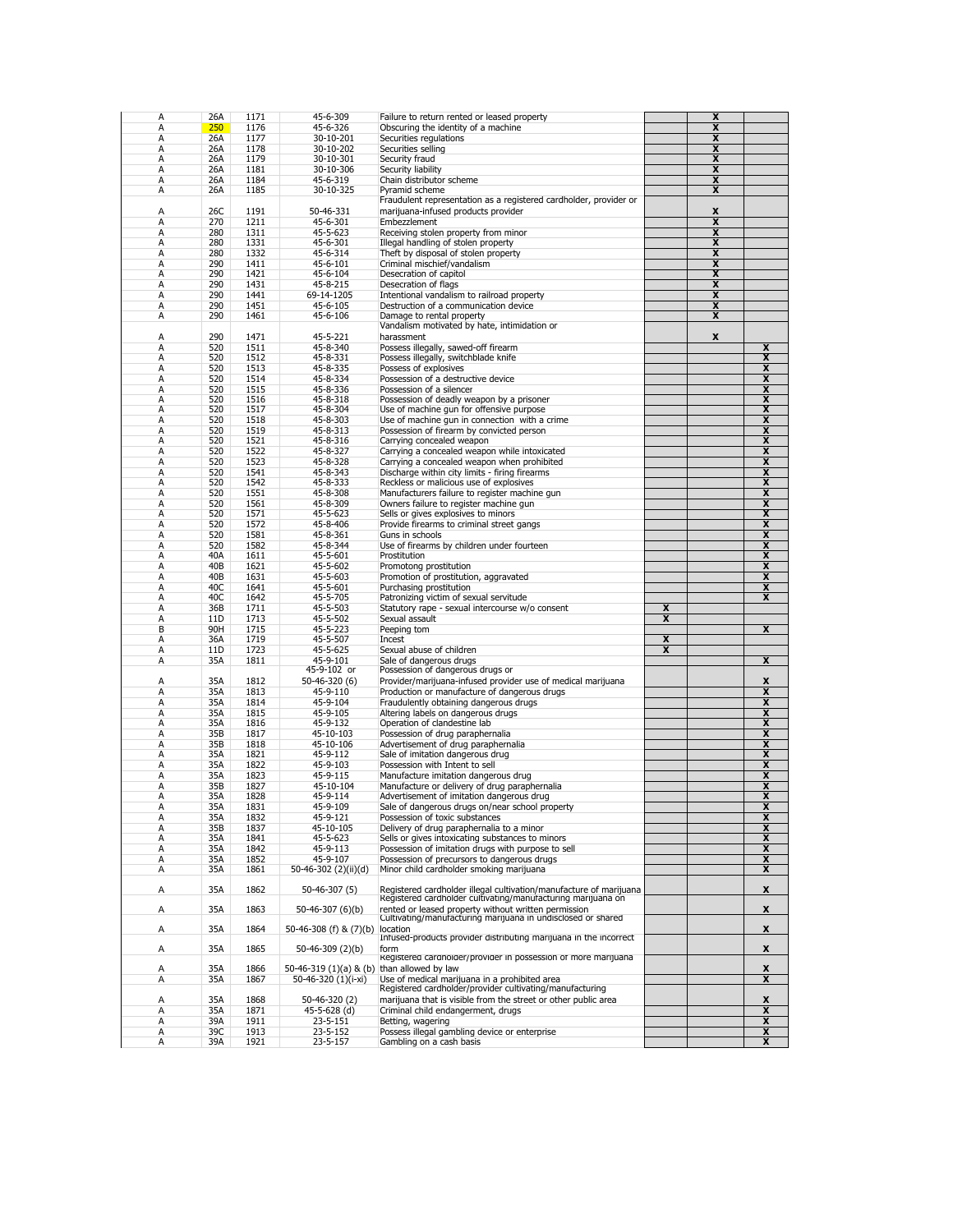| A      | 39C             | 1923         | 23-5-153               | Possession and sale of antique slot machines                      |   |                         | X                       |
|--------|-----------------|--------------|------------------------|-------------------------------------------------------------------|---|-------------------------|-------------------------|
| Α      | 39A             | 1931         | 23-5-158               | Minors not to participate in gambling                             |   |                         | $\overline{\mathbf{x}}$ |
| A      | 39B             | 1951         | 23-5-159               | Illegal sale, lease or transfer of gambling license               |   |                         | x                       |
|        |                 |              |                        |                                                                   |   |                         |                         |
| A      | 39B             | 1961         | 23-5-156               | Obtain item of value by fraud or illegal gambling                 |   |                         | x                       |
| A      | 39B             | 1971         | 23-5-154               | Soliciting participation in illegal gambling activity             |   |                         | X                       |
| A      | 39D             | 1981         | 45-8-214               | Bribery in contests/sports tampering                              |   |                         | x                       |
| А      | 720             | 1990         | 45-8-211               | Animal cruelty                                                    |   |                         | X                       |
|        |                 |              |                        |                                                                   |   |                         |                         |
| А      | 720             | 1991         | 45-8-210               | Causing animals to fight                                          |   |                         | x                       |
| A      | 720             | 1992         | 45-8-217               | Aggravated animal cruelty                                         |   |                         | X                       |
| A      | 720             | 1993         | 45-8-209               |                                                                   |   |                         |                         |
|        |                 |              |                        | Harming a police dog                                              |   |                         | x                       |
| B      | 90F             | 2011         | 45-5-622               | Endangering the welfare of children                               |   |                         | X                       |
| B      | 90F             | 2012         | 45-5-627               | Ritual abuse of a minor                                           |   |                         | x                       |
| B      | 90F             | 2013         | 45-5-623               | Unlawful transactions with children                               |   |                         | X                       |
|        |                 |              |                        |                                                                   |   |                         |                         |
| B      | 90F             | 2014         | 45-5-628 (a, b, c & f) | Criminal child endangerment, nonviolent family                    |   |                         | x                       |
| B      | 90F             | 2021         | 20-5-106               | Truancy                                                           |   |                         | X                       |
| B      | 90F             | 2041         | 45-5-621               | Nonsupport                                                        |   |                         | X                       |
|        |                 |              |                        |                                                                   |   |                         |                         |
| В      | 90F             | 2051         | 45-5-631               | Visitation interference                                           |   |                         | X                       |
| B      | 90F             | 2052         | 45-5-632               | Aggravated visitation interference                                |   |                         | $\overline{\mathbf{x}}$ |
| B      | 90F             | 2053         | 45-5-634               | Parenting interference                                            |   |                         | x                       |
| B      | 90F             | 2081         | 52-3-811               | Abuse, neglect, or exploit elderly                                |   |                         | $\overline{\mathbf{x}}$ |
|        |                 |              |                        |                                                                   |   |                         |                         |
| В      | 90 <sub>D</sub> | 2117         | 61-8-402               | DUI undetermined level - refused to test                          |   |                         | X                       |
| B      | 90 <sub>D</sub> | 2118         | 61-8-406               | DUI, determined level of intoxication, liquor 0.08 or greater     |   |                         | $\overline{\mathbf{x}}$ |
| B      | 90 <sub>D</sub> | 2128         | 45-5-106               | Vehicular homicide while under the influence                      |   |                         | X                       |
|        |                 |              |                        |                                                                   |   |                         |                         |
| В      | 90 <sub>D</sub> | 2138         | 61-8-410               | DUI, under 21 with BAC of 0.02 - liquor                           |   |                         | X                       |
|        |                 |              | 61-8-401 or            | DUI, intoxication by drugs or alcohol or DUI, under the influence |   |                         |                         |
| B      | 90 <sub>D</sub> | 2148         | 50-46-320 (1)(a)       | of marijuana                                                      |   |                         | x                       |
| B      | 90 <sub>D</sub> | 2158         |                        | Aggravated DUI                                                    |   |                         | X                       |
|        |                 |              | 61-8-465               |                                                                   |   |                         |                         |
| B      | 90 <sub>D</sub> | 2168         | 45-5-628 (e)           | Criminal child endangerment, DUI                                  |   |                         | $\overline{\mathbf{x}}$ |
| B      | <b>90D</b>      | 2178         | $61 - 8 - 411$         | DUI, marijuana, delta-9-THC                                       |   |                         | $\overline{\mathbf{x}}$ |
| B      | 90G             | 2211         | 45-5-624               | Purchase or possess intoxicant by a minor                         |   |                         | $\overline{\mathbf{x}}$ |
|        |                 |              |                        |                                                                   |   |                         |                         |
| B      | 90G             | 2212         | 16-6-305               | False identification by a minor to get alcohol                    |   |                         | X                       |
| В      | 90G             | 2221         | 16-6-303               | Sale of alcohol not purchased from state agency                   |   |                         | X                       |
| B      | 90G             | 2222         | 16-6-301               | Unlawful transfer, or possession of alcohol                       |   |                         | x                       |
|        |                 |              |                        |                                                                   |   |                         |                         |
| B      | 90G             | 2231         | 16-6-302               | Sale of alcohol without license                                   |   |                         | X                       |
| B      | 90G             | 2241         | City Ordinance         | Drinking in public                                                |   |                         | x                       |
| B      | 90G             | 2251         | 16-6-305               | Sell or provide alcohol to person under age 21                    |   |                         | X                       |
|        |                 |              |                        |                                                                   |   |                         |                         |
| B      | 90G             | 2252         | 16-6-304               | Providing alcohol to an intoxicated person                        |   |                         | x                       |
| B      | 90G             | 2253         | 45-5-623               | Sells or gives an alcoholic beverage to minors                    |   |                         | X                       |
| B      | 90G             | 2254         | 16-3-304               | Closing hours for licensed retail establishments                  |   |                         | x                       |
| B      | 90G             | 2255         | 16-3-305               | Selling alcohol after hours                                       |   |                         | x                       |
|        |                 |              |                        |                                                                   |   |                         |                         |
|        |                 |              |                        | Liquor licensee/employee sell or provide alcohol to person under  |   |                         |                         |
| B      | 90G             | 2256         | 16-3-301               | age 21                                                            |   |                         | X                       |
| B      | 90G             | 2261         | 61-8-460               | Open container in motor vehicle on highway                        |   |                         | x                       |
|        |                 |              |                        |                                                                   |   |                         |                         |
| B      | 90G             | 2271         | $16 - 3 - 324(1)$      | Failure to attach keg tag                                         |   |                         | X                       |
| B      |                 |              |                        |                                                                   |   |                         |                         |
|        | 90G             | 2272         |                        |                                                                   |   |                         | X                       |
|        |                 |              | $16 - 3 - 324(2)$      | Removal or defacing of keg tag                                    |   |                         |                         |
| A      | 100             | 2311         | 45-5-303               | Kidnapping, aggravated                                            | X |                         |                         |
| A      | 100             | 2312         | 45-5-302               | Kidnapping                                                        | x |                         |                         |
|        |                 |              |                        |                                                                   |   |                         |                         |
| А      | 100             | 2313         | 45-5-304               | Custodial interference                                            | X |                         |                         |
| А      | 100             | 2314         | 45-5-301               | Unlawful restraint                                                | X |                         |                         |
| В      | 90C             | 2411         | 45-8-101               | Disorderly conduct                                                |   |                         | x                       |
| B      | 90C             | 2421         | 45-8-110               | Obstructing access to health care facility                        |   |                         | $\overline{\mathbf{x}}$ |
|        |                 |              |                        |                                                                   |   |                         |                         |
| B      | 90C             | 2451         | 45-8-105               | Criminal syndicalism                                              |   |                         | X                       |
| B      | 90C             | 2461         | 45-8-102               | Failure of disorderly person to disperse                          |   |                         | $\overline{\mathbf{x}}$ |
| В      | 90C             | 2462         | 45-8-111               | Public nuisance                                                   |   |                         | X                       |
|        |                 |              |                        |                                                                   |   |                         |                         |
| B      | 90B             | 2471         | 45-8-104               | Incitement to riot                                                |   |                         | $\overline{\mathbf{x}}$ |
| B      | 90B             | 2481         | 45-8-103               | Riot                                                              |   |                         | X                       |
| В      | 90C             | 2482         | 45-8-109               | Civil disorder                                                    |   |                         | $\overline{\mathbf{x}}$ |
| В      | 90C             | 2667         | 45-5-504               | Indecent exposure                                                 |   |                         | x                       |
|        |                 |              |                        |                                                                   |   |                         |                         |
| Α      | 210             | 2511         | 45-5-203               | Extortion/Blackmail                                               |   | $\overline{\mathbf{x}}$ |                         |
| Α      | 510             | 2512         | 45-7-101               | Bribery in official and political matters                         |   | $\overline{\mathbf{x}}$ |                         |
| А      | 510             | 2513         | 45-7-305               | Bribery, compounding a felony                                     |   | X                       |                         |
| A      | 510             | 2514         | 45-7-103               | Compensation for past official behavior                           |   | x                       |                         |
| A      |                 |              |                        |                                                                   |   | $\overline{\mathbf{x}}$ | X                       |
|        | 510             | 2515         | 45-7-104               | Illegal gifts to public servants                                  |   |                         |                         |
|        |                 |              |                        | Prohibitions on physician affiliation with providers & marijuana- |   |                         |                         |
| А      | 510             | 2521         | 50-46-327              | infused products providers                                        |   | X                       |                         |
|        |                 |              |                        | Marijuana-infused products provider using equipment for other     |   |                         |                         |
|        |                 |              |                        |                                                                   |   |                         |                         |
| B      | 90Z             | 2611         | 50-46-309 (b)          | purposes                                                          |   |                         | X                       |
| В      | 90Z             | 2612         | 50-46-317              | Registry card to be carried & exhibited on demand                 |   |                         | X                       |
| В      | 90J             | 2620         | 69-14-1204             | Stowing away on railroad property                                 |   |                         | X                       |
| В      | 90J             | 2621         |                        | Trespass, criminal, to vehicles                                   |   |                         | x                       |
|        |                 |              | 45-6-202               |                                                                   |   |                         |                         |
| В      | 90J             | 2622         | 45-6-203               | Trespass, criminal, to property                                   |   |                         | X                       |
| В      | 90Z             | 2623         | 45-6-205               | Possession of burglary tools                                      |   |                         | x                       |
| В      | 90Z             | 2624         | 45-7-207               | Tampering with or fabricating physical evidence                   |   |                         | X                       |
|        |                 |              |                        |                                                                   |   |                         |                         |
| В      | 90Z             | 2625         | 45-7-208               | Tampering with public records or information                      |   |                         | x                       |
| В      | 90Z             | 2626         | 45-7-206               | Tampering with witnesses and informants                           |   |                         | X                       |
| В      | 90Z             | 2627         | 45-7-307               | Transfer illegal articles or communications                       |   |                         | x                       |
| В      | 90Z             | 2628         | 45-7-204               | False alarm to agencies of public safety                          |   |                         | X                       |
|        |                 |              |                        |                                                                   |   |                         |                         |
| В      | 90Z             | 2629         | 45-8-101               | False reporting of an impending explosion                         |   |                         | x                       |
| В      | 90Z             | 2630         | 45-8-101               | False reporting of a fire or other catastrophe                    |   |                         | X                       |
| В      | 90Z             | 2631         | 45-7-306               | Escape                                                            |   |                         | x                       |
|        |                 |              |                        |                                                                   |   |                         |                         |
| В      | 90Z             | 2632         | 45-8-212               | Criminal defamation                                               |   |                         | X                       |
| В      | 90Z             | 2633         | 45-8-211               | Cruelty to animals                                                |   |                         | x                       |
| В      | 90Z             | 2634         | 45-7-501               | Employer misconduct                                               |   |                         | X                       |
| В      | 90Z             | 2635         | 45-8-114               | Failure to yield party line                                       |   |                         | $\overline{\mathbf{x}}$ |
|        |                 |              |                        |                                                                   |   |                         |                         |
| В      | 90Z             | 2637         | 45-8-209               | Harming a police dog                                              |   |                         | x                       |
| В      | 90Z             | 2638         | 45-7-401               | Official misconduct                                               |   |                         | $\overline{\mathbf{x}}$ |
| В      | 90Z             | 2639         | 45-7-201               | Perjury                                                           |   |                         | X                       |
| В      |                 | 2641         |                        |                                                                   |   |                         |                         |
|        | 90Z             |              | 75-10-212              | Garbage/Littering                                                 |   |                         | $\overline{\mathbf{x}}$ |
| В      | 90Z             | 2642         | 45-7-308               | Bail jumping                                                      |   |                         | x                       |
| В<br>В | 90Z<br>90Z      | 2643<br>2645 | 45-8-106<br>45-5-105   | Bringing armed men into state<br>Aiding or soliciting suicide     |   |                         | X<br>x                  |